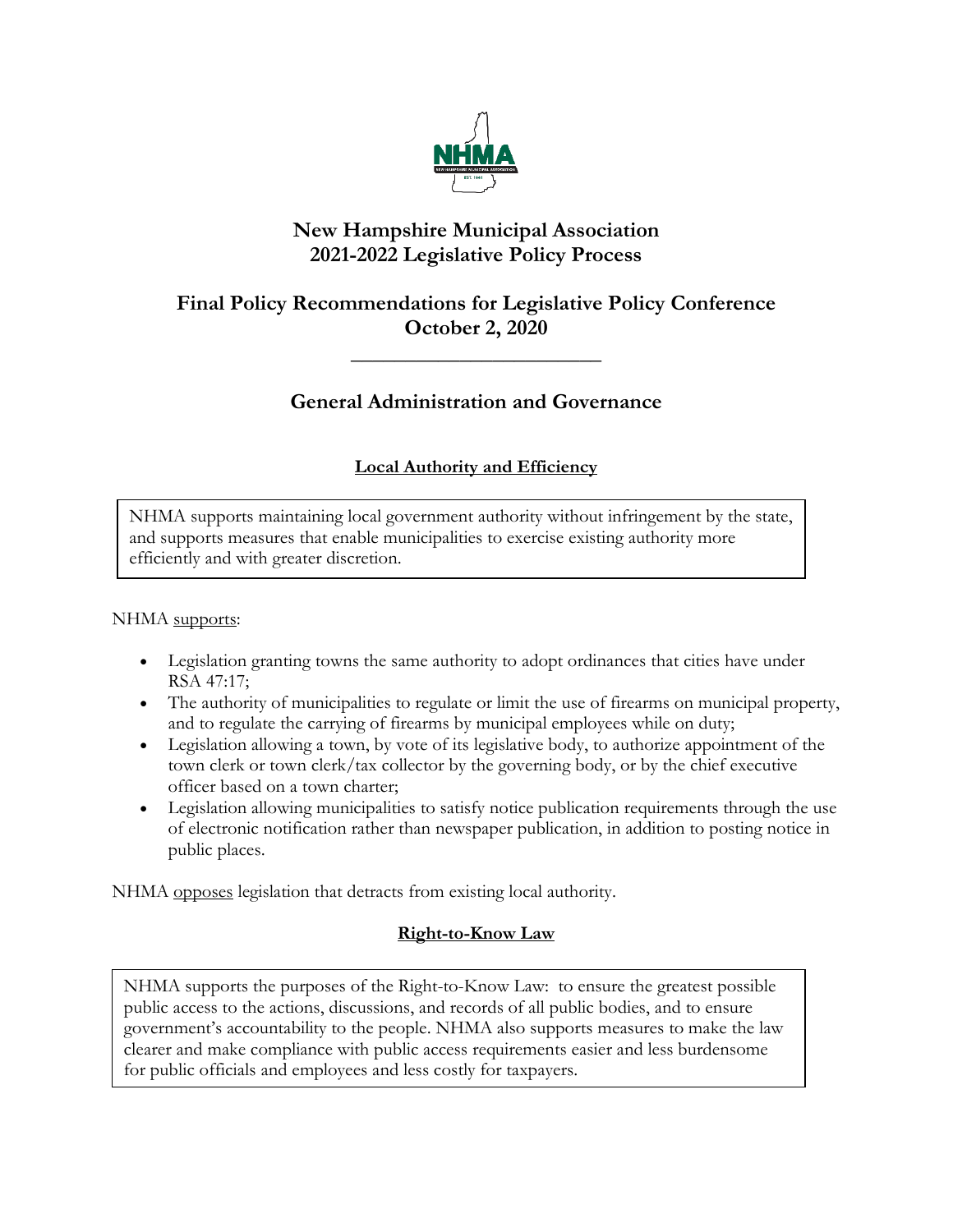## NHMA supports:

- Reasonable requirements to make governmental records available electronically if no additional cost is involved;
- The ability to recover reasonable labor costs for responding to voluminous, excessive, or vexatious record requests;
- Exemptions from disclosure that are easy to administer and that provide appropriate protection for confidential and other sensitive information;
- An expedited and inexpensive process for resolving right-to-know complaints;
- Legislation and funding that provide support for education about the Right-to-Know Law.

## **Elections**

NHMA believes that state and local elections should be fair and open, that voting should be simple and convenient without risking election integrity or security, and that election processes should be efficient without imposing undue burdens on local officials.

## NHMA supports:

- Establishment of an independent redistricting commission to draw election districts fairly and without regard to partisan advantage;
- Local autonomy over town and city elections;
- More frequent state review and approval of electronic ballot-counting devices;
- Registration and voting processes that are not unnecessarily complex or burdensome, either to voters or to election officials;
- The use of secure technology such as electronic poll books to make election processes more efficient;
- Greater flexibility in the processing of absentee ballots;
- State assistance for the cost of accommodations for disabled voters in local elections.

# **Labor and Employment**

NHMA recognizes the importance of municipal employees, the need for good working conditions, and the right of employees to organize if they choose. NHMA also believes municipal employers should be free to set reasonable terms and conditions of employment or negotiate the same with their employees or employee representatives, without undue state interference.

NHMA supports existing laws governing public employee labor relations, and opposes changes that impose greater burdens or liabilities on employers.

## NHMA opposes:

• Legislation creating a mandatory "evergreen clause" for public employee collective bargaining agreements;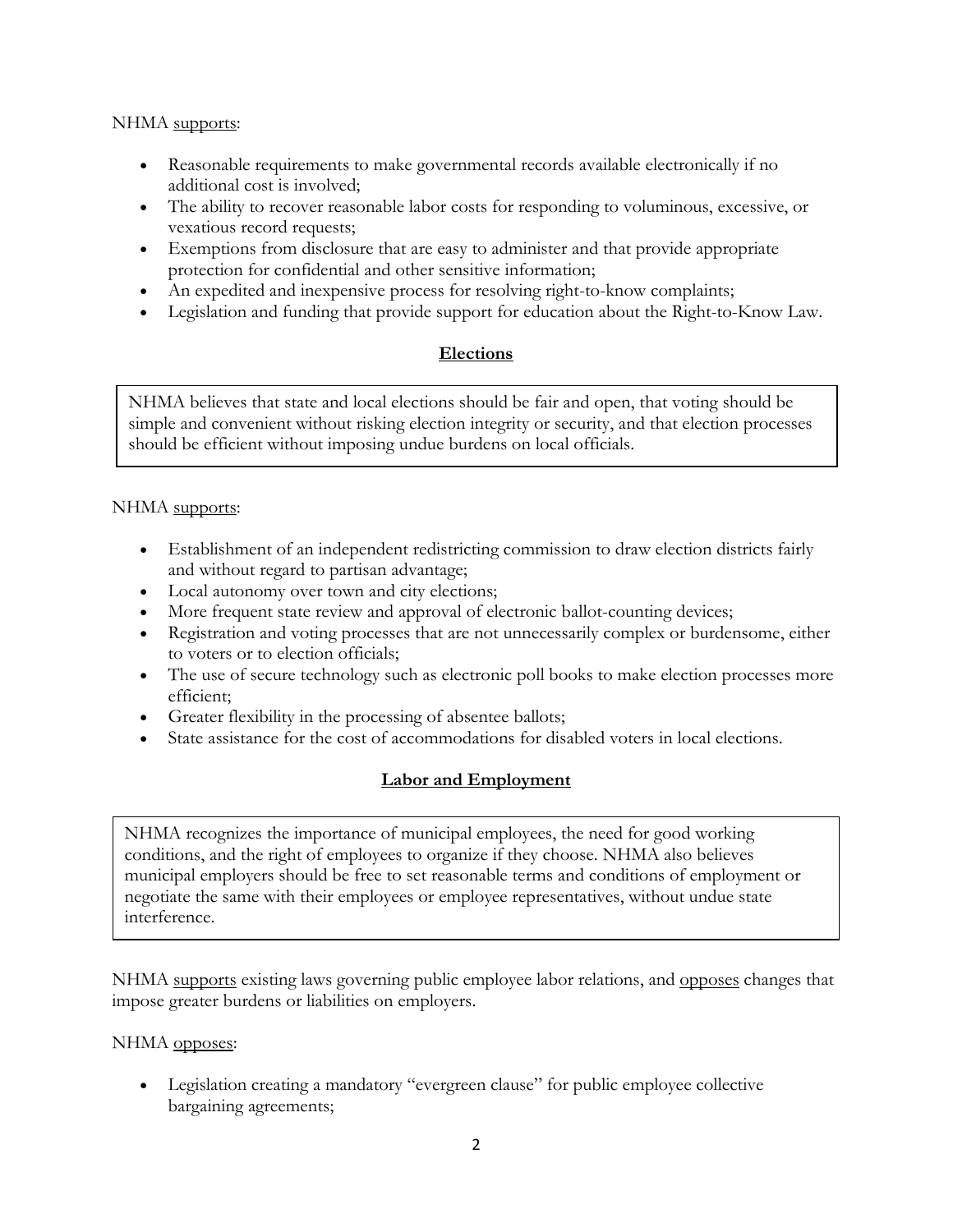- Mandatory binding arbitration as a mechanism to resolve impasses in municipal employee collective bargaining;
- A right to strike for public employees;

damsNew mandated employee benefits, including any proposal to enhance retirement system benefits that may increase employer costs in future years;

- Unnecessary limits on municipalities' discretion in making hiring decisions;
- Restrictions on municipalities' ability to privatize or use contracted services.

# **Substance Misuse Prevention & Response**

NHMA supports programs to address substance use disorder and response to substance use issues, to include treatment and recovery support programs.

## NHMA supports:

- State funding to address substance use disorder for the following efforts:
	- o Prevention
	- o Treatment
	- o Recovery
	- o Enforcement;
- Legislation that supports prevention, treatment, recovery, and enforcement efforts.

## NHMA opposes:

- Reductions in state funding for substance use disorder or recovery support programs;
- Legislation that makes it more difficult to address the substance use disorder problem in our communities.

# **Finance and Revenue**

 $\overline{\phantom{a}}$  , where  $\overline{\phantom{a}}$  , where  $\overline{\phantom{a}}$ 

## **Property Taxes and Related Revenues**

NHMA supports legislation that allows municipalities to manage property tax levies in a manner that stabilizes tax rates and ensures equity, fairness, and efficiency in the assessment and collection of property taxes.

- The continuing right of municipalities to use any recognized method of appraisal upheld by the New Hampshire judicial system;
- Legislation to ensure that: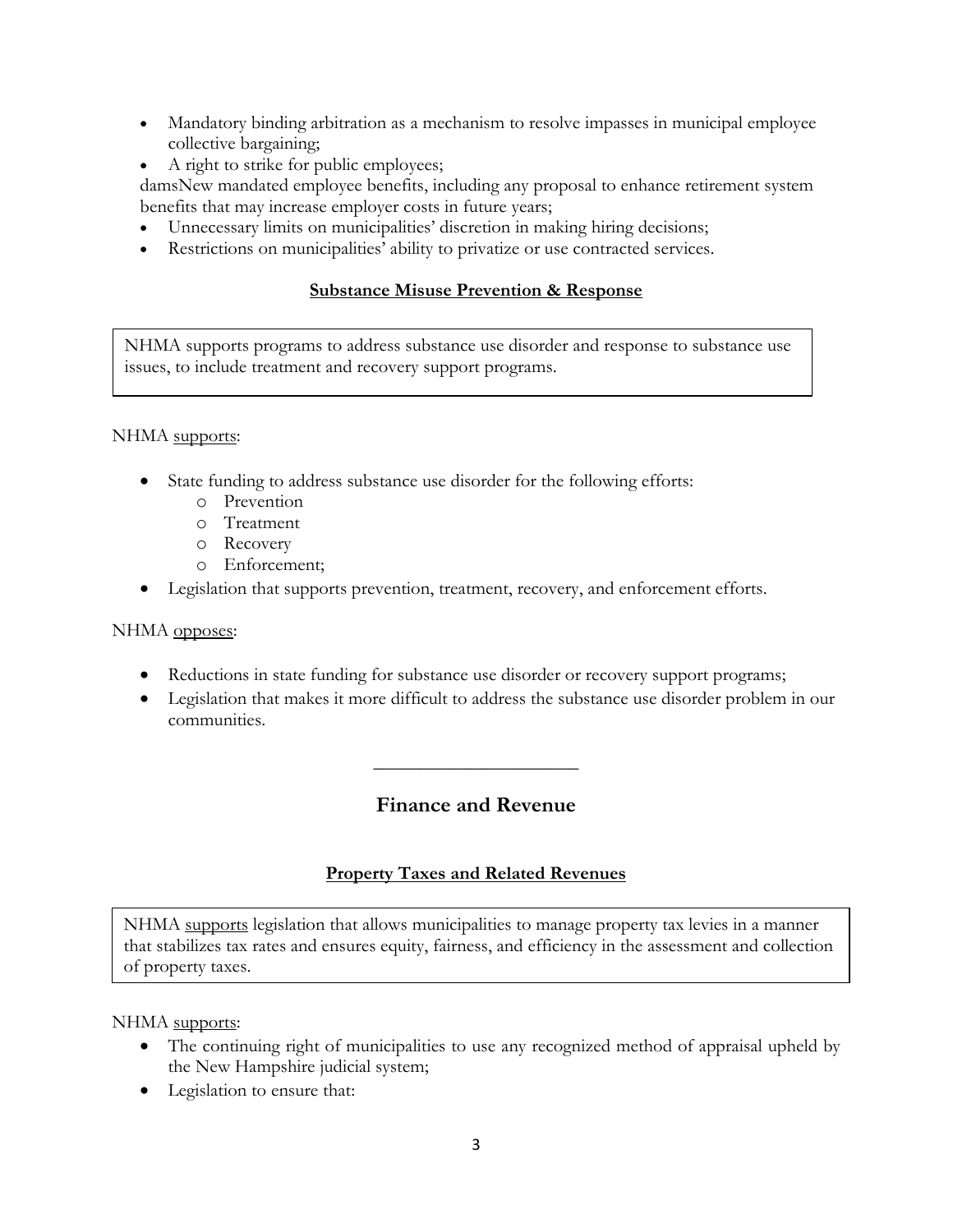- o property taxes are assessed to the proper owner by requiring that all owner name changes be separately filed at the registry of deeds when such an owner change is not created by a transfer of the property, and
- o all liens, whether of a private or institutional nature, be filed at the registry of deeds, and that all changes to the name of a recorded lienholder be similarly filed;
- A legislative commission to study assessment and collection of property taxes and/or municipal utility fees on manufactured housing on land of another and on transient-type properties;
- Legislation ensuring fairness and accuracy in property tax exemptions including ensuring that all household income and assets are taken into account;
- Legislation that prohibits the use of the income approach by a taxpayer in any appeal of assessed value if the taxpayer refuses to provide such information as requested by the municipality;
- A legislative commission to study reimbursement through payments in lieu of taxes (PILOTs) for municipal services provided to exempt charitable properties, including charitable nonprofit housing projects;
- Legislation amending RSA 80:56 to enable municipalities to charge a fee for any financial remittance issued to the municipality that is returned as uncollectible.

# NHMA opposes:

- Legislation that directly or indirectly increases property taxes, including but not limited to new or expanded mandatory exemptions or credits, or changes in the process for valuing, assessing, or taxing specific classes of properties;
- Legislation that undermines the basic goals of the current use program or reduces the 10-acre minimum size requirement for qualification for current use beyond those exceptions now allowed by the rules of the Current Use Board;
- Legislation that expands the definition of "charitable" in RSA 72:23-l unless the state reimburses municipalities for the commensurate loss of property tax base;
- An assessment methodology for big box stores that employs comparisons to "dark store" properties abandoned or encumbered with deed restrictions on subsequent use.

# **State Aid and Non-Property Tax Revenues**

NHMA supports funding of state aid to municipalities, supports legislation authorizing local control over non-property tax revenue streams, and opposes legislation that reduces, suspends, or eliminates existing local taxes, fees, or state aid.

- Full restoration of revenue sharing under RSA 31-A;
- A state transportation policy that provides adequate and sustainable funding for state and municipal infrastructure and transportation systems and maintains at least the 12 percent share of state highway funds distributed to municipalities;
- Legislation authorizing the establishment of local option fees and providing for periodic adjustments to statutory fees to compensate for factors including, but not limited to, the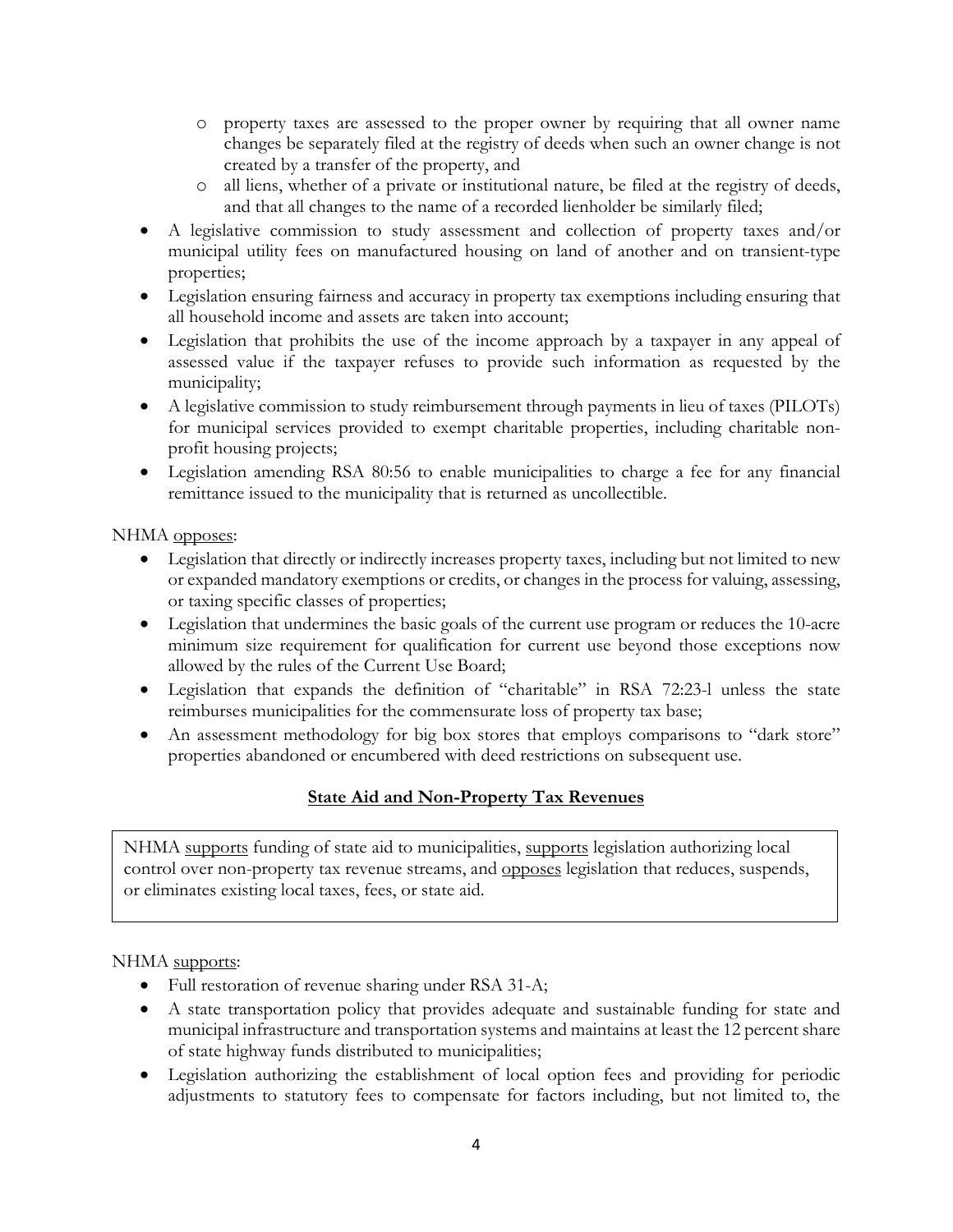effects of inflation, such as an increase in the maximum optional fee for transportation improvements;

- Legislation to ensure the collection of unpaid bills for ambulance and other emergency services;
- Reimbursement from the state for the cost of municipal services provided to state-owned properties;
- Legislation amending motor vehicle registration enforcement laws to ensure collection of all state and local registration fees owed by New Hampshire residents;
- Legislation amending RSA 36-A:5 II to allow trustees of trust funds to invest conservation funds instead of only the town treasurer, if voted by the legislative body;
- Programming that supports reduced cost, cost sharing, or equipment sharing that upgrades or replaces aging or unsafe transportation network(s) for towns.

NHMA opposes:

- Suspension of the statutory catch-up provision of the meals and rooms tax distribution;
- Diversion of state highway funds for non-state transportation network purposes.

# **New Hampshire Retirement System (NHRS)**

NHMA supports the continuing existence of a retirement system for state, municipal, school, and county government employees that is secure, solvent, fiscally healthy, and financially sustainable, and that both employees and employers can rely on to provide retirement benefits for the foreseeable future.

NHMA supports:

- Restoration of the state's 35% share of employer costs for police, teachers, and firefighters in the current defined benefit plan and any successor plan;
- Inclusion of participation by a municipal official designated by NHMA on any legislative study committee or commission formed to research alternative retirement system benefits plans or designs;
- Performance of an actuarial analysis of any legislation proposing benefits changes or other plan changes that may affect employer contribution rates.

NHMA opposes:

- Legislation expanding benefits that increase current or future employer contribution costs;
- Legislation that assesses additional charges on employers beyond NHRS board-approved rate changes;
- Legislation that expands the eligibility of NHRS membership to positions not currently covered by the plan;
- Legislation further restricting a municipality's ability to employ NHRS retirees in part-time positions or the imposition of any fees or penalties associated with such employment.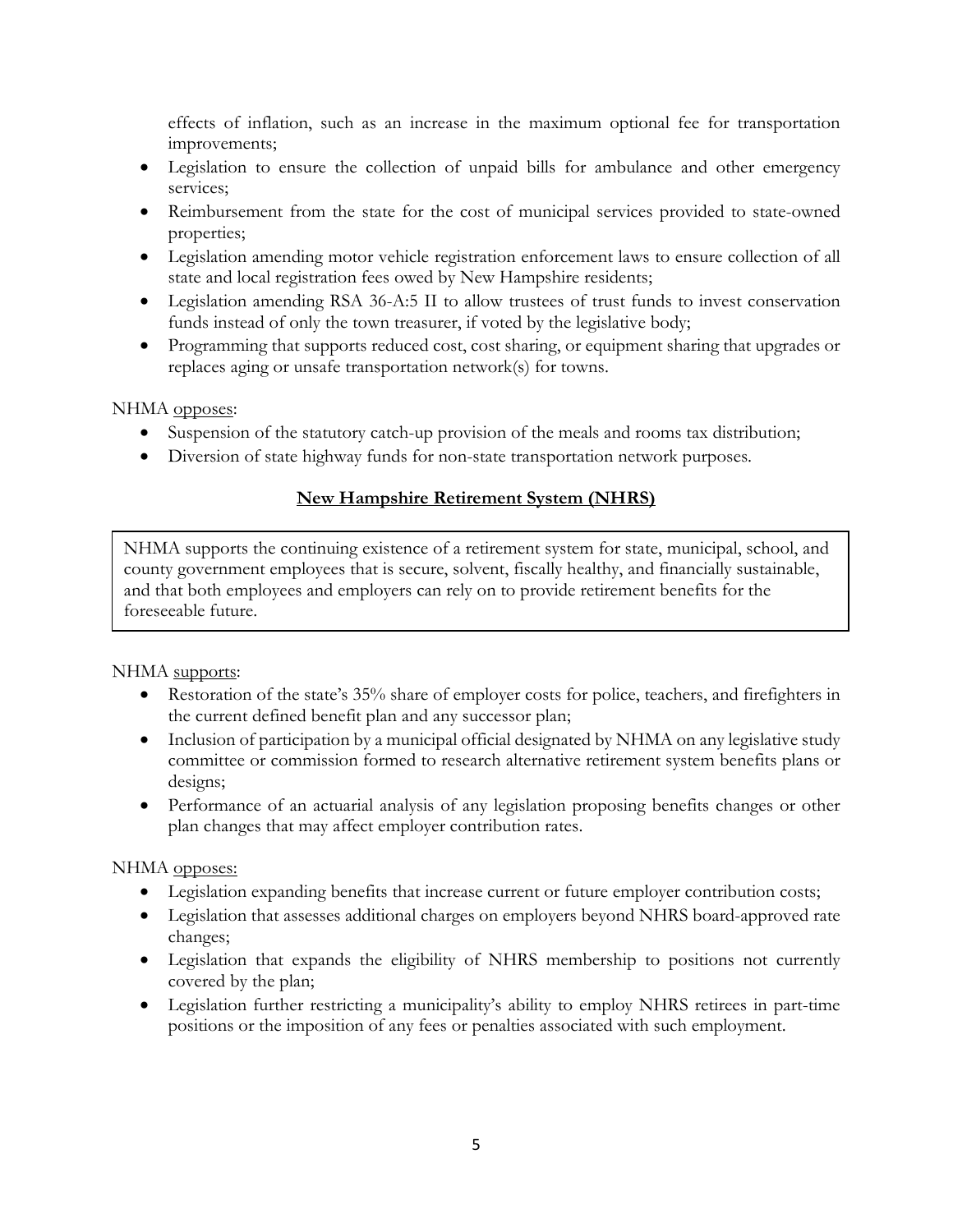# **Education Funding**

NHMA supports a revenue structure for funding an adequate education to meet the state's responsibilities as defined by the constitution, statutes, and the common law with revenue sources that are predictable, stable, and sustainable.

#### NHMA supports:

- A revenue structure that is not disruptive to the long-term economic health of the state;
- A revenue structure that is efficient in its administration;
- A revenue structure that is fair to citizens with lower to moderate incomes.

#### NHMA opposes:

• Retroactive changes to the adequate education funding distribution formula after the notice of grant amounts has been provided to local governments.

# **Infrastructure, Development, and Land Use**

**\_\_\_\_\_\_\_\_\_\_\_\_\_\_\_\_\_\_\_\_**

## **Energy, Environment, and Sustainability**

NHMA supports preservation and enhancement of municipal energy, climate, and sustainability planning for communities, protection of the natural environment, and implementation of clean and renewable energy, while recognizing the need for municipalities to manage their resources and the natural environment without undue cost.

- Legislation that broadens municipalities' ability to install and use renewable energy sources, including higher caps or elimination of caps on net energy metering;
- Legislation that provides financial and other assistance to municipalities for conservation techniques and installation and maintenance of renewable energy sources;
- Legislation that allows municipalities to adopt local environmental regulations that are no less stringent than those implemented by the state;
- Legislation that enables municipalities to enact measures that promote local energy and land use systems that are both economically and environmentally sustainable;
- Legislation that protects and preserves local natural resources and public infrastructure, builds community resilience, and fosters adaptation to climate change and mitigates its risks;
- Policies that support customer and community choice in energy supply and use competitive market-based mechanisms to promote innovation, cost effectiveness, and sustainability; and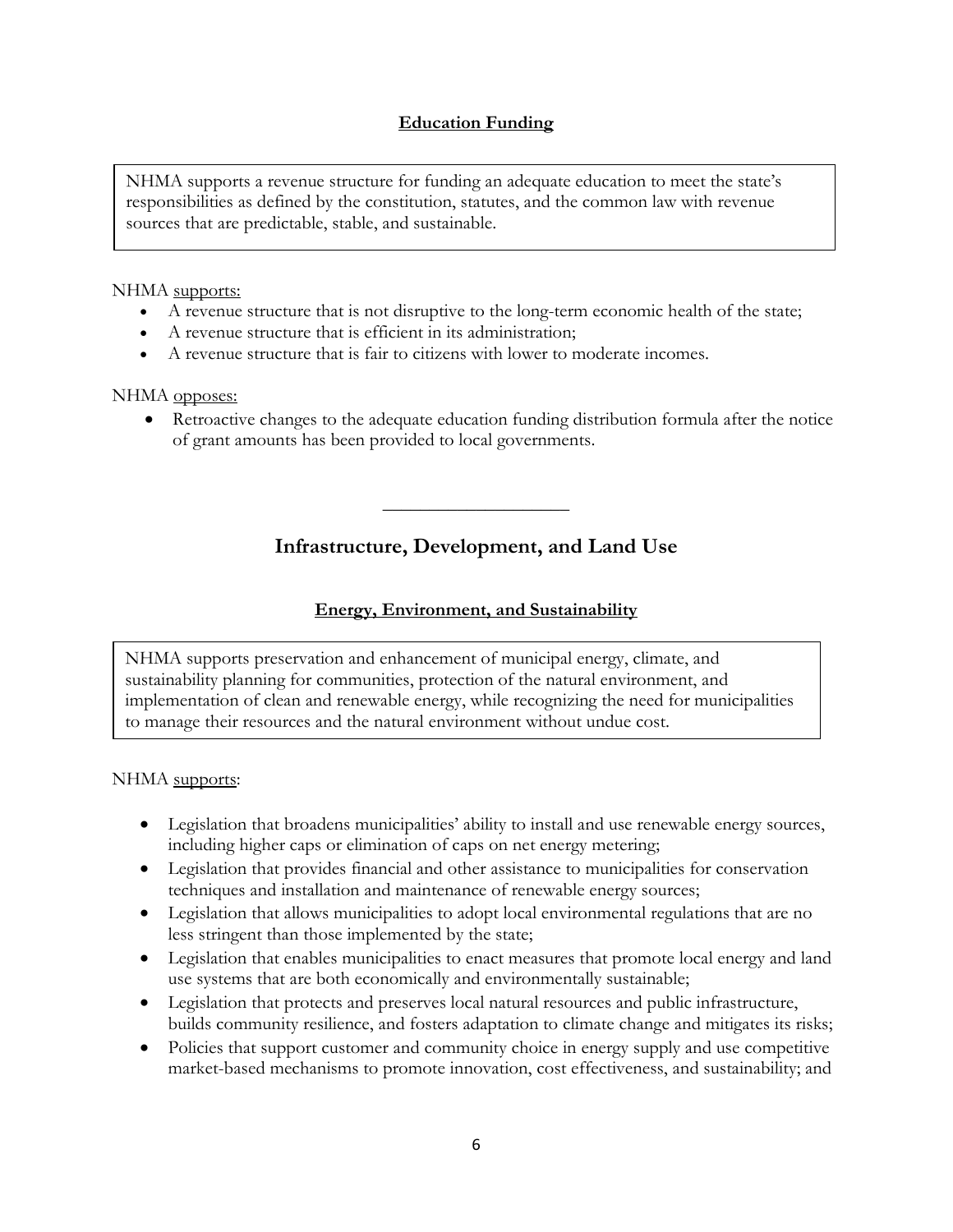• Legislation that provides state or federal assistance to municipalities to mitigate environmental inequity impacts faced by their residents, and drive early local engagement in decision processes.

NHMA opposes:

• Legislation that overrides local determinations of appropriate energy sources and regulations.

# **Water Resources Protection, Control, and Management**

NHMA supports measures enabling municipalities to protect, control, and manage efficiently and safely water and its resources, treatment, and movement, with a focus on management and infrastructure. NHMA believes any new mandates that impose additional costs on municipalities must be funded by the state or federal government.

## NHMA supports:

- Legislation that provides state or federal investment in maintaining and making improvements to the state's critical water infrastructure, including, but not limited to, public drinking water, wastewater, and stormwater systems, and dams;
- Legislation that encourages regional and innovative solutions to drinking water, wastewater, stormwater, and groundwater issues;
- Regulation of emerging contaminants at feasibly achievable levels when supported by relevant scientific and technical standards that are broadly accepted by peer review and costbenefit analyses, when coupled with appropriate state or federal funding.

## NHMA opposes:

• Enactment of stricter drinking water, wastewater, or stormwater regulations for municipalities unless any costs of compliance are funded by the state or federal government.

# **Solid Waste Management**

NHMA recognizes the need for cost-efficient solid waste disposal mechanisms that allow municipalities to protect, control, and manage efficiently and safely solid waste. NHMA believes any new mandates that impose additional costs on municipalities must be funded by the state or federal government.

## NHMA supports:

• Programs that support municipal, regional, and state efforts to handle solid waste disposal through reduction, reuse, recycling, resource recovery, composting, and other measures, while maintaining local control;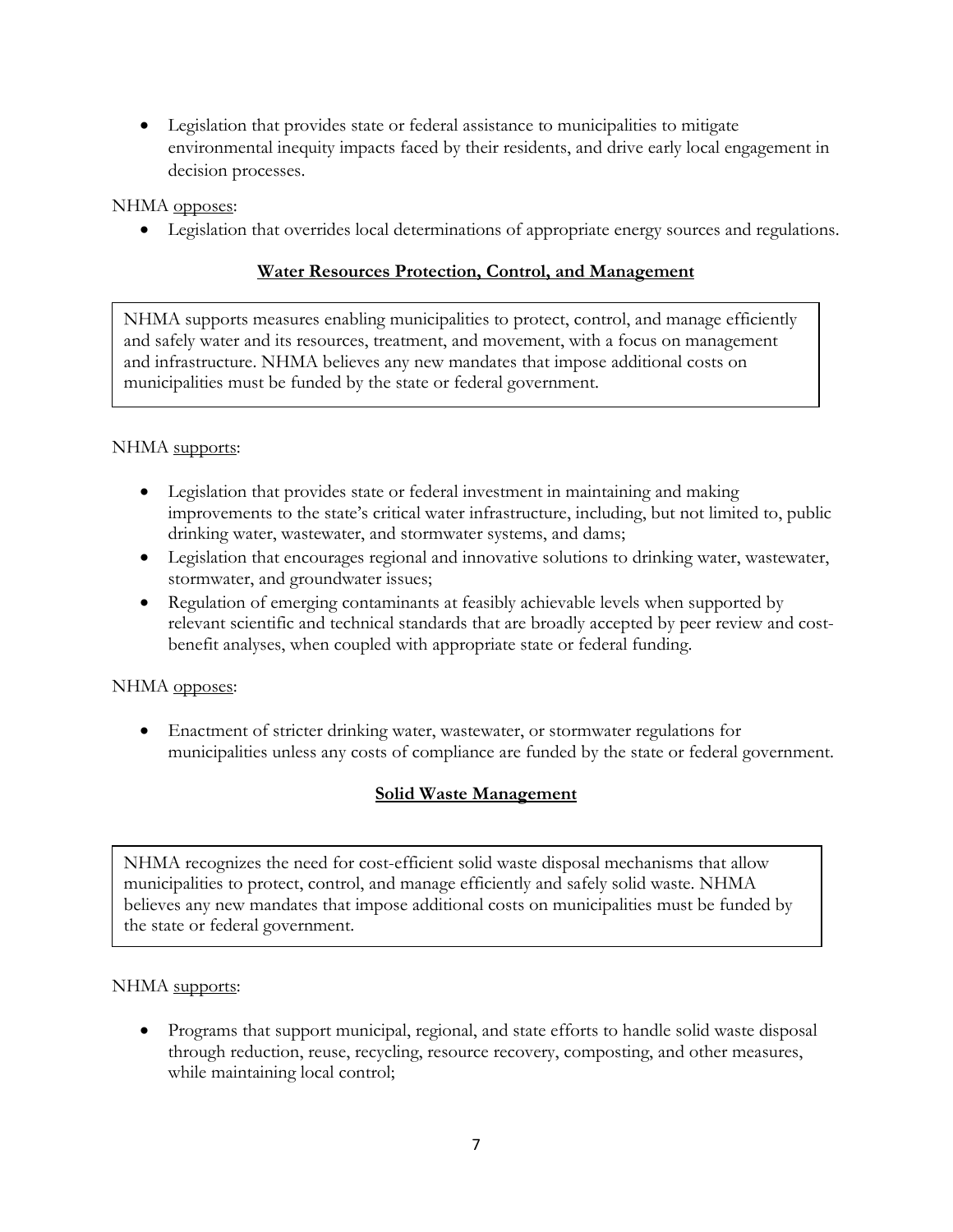• Comprehensive state programs to deal with existing and emerging contaminants at no additional cost to municipalities.

## NHMA opposes:

• Increased tipping fees to pay for solid waste programs unless they are fully reimbursed by the state.

# **Housing**

NHMA recognizes the need for diverse and affordable housing in New Hampshire and the responsibility of each municipality to afford reasonable opportunities for the development of diverse and affordable housing. NHMA believes municipalities should have discretion in how to satisfy this responsibility and supports legislation that enables municipalities to find innovative ways to ensure an adequate supply of housing.

## NHMA supports:

- Legislation that allows municipalities to require the inclusion of affordable and diverse housing opportunities as part of new housing developments;
- Financial and other incentives to municipalities to encourage development of diverse and affordable housing;
- Statewide efforts to provide housing for those recovering from substance misuse, subject to reasonable municipal regulation;
- Policies that encourage documentation and financial traceability of cash and bartered rental transactions;
- Legislation and policies that encourage creative and flexible approaches to meeting housing needs of current and future demographics in different regions.

## NHMA opposes:

- Legislation and policies that allow for or encourage housing practices that exclude people from and decrease the availability of quality, affordable housing;
- Legislation that erodes local control over land use decisions.

# **Land Use**

NHMA supports the long-standing authority of municipalities to regulate land use matters with minimal interference from the state.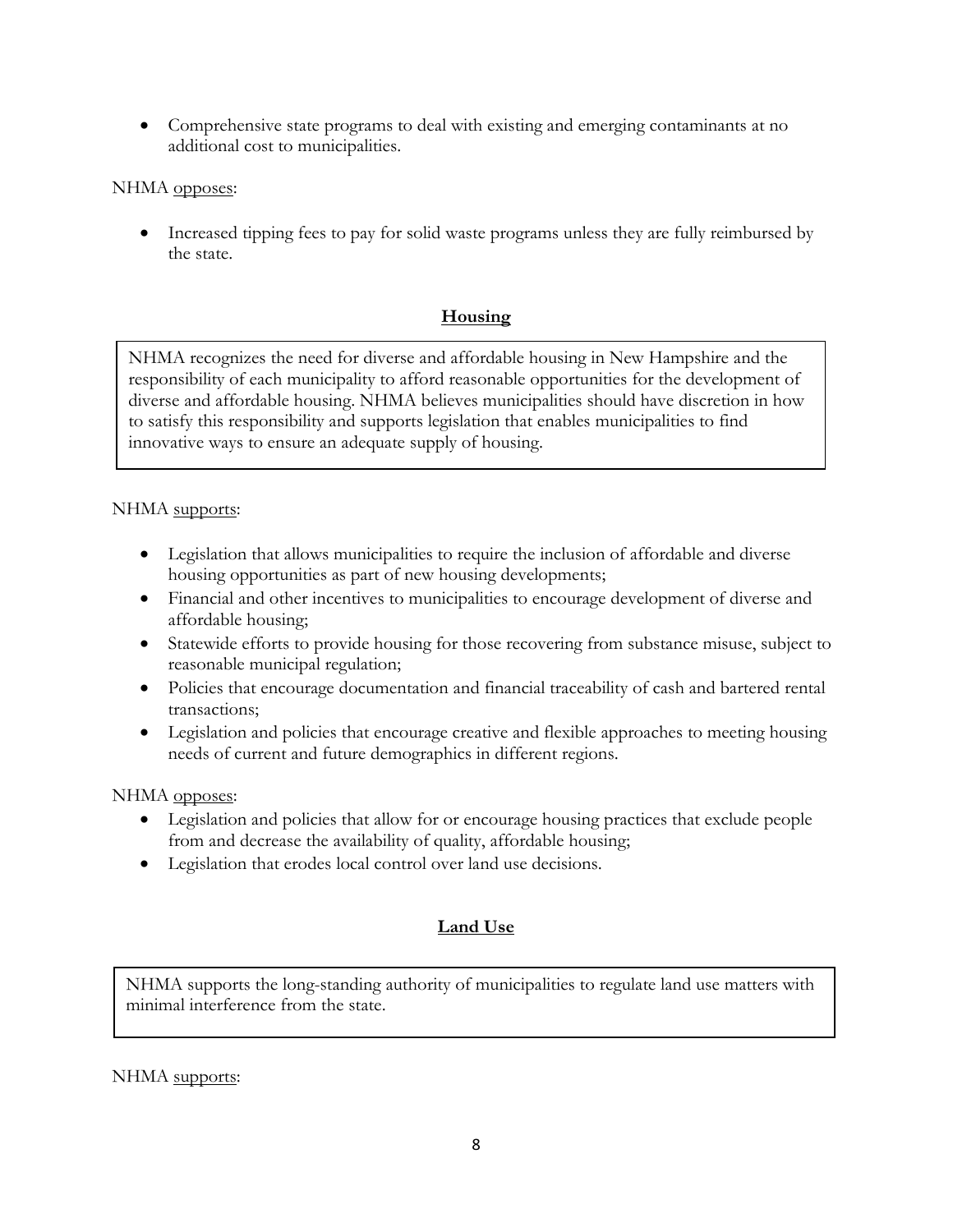- Legislation authorizing municipalities to regulate short-term rentals of residential properties, including licensing requirements and health and safety protections;
- Legislation enabling municipalities at their discretion to adopt more recent editions of national/international building and fire codes than the current state-adopted editions.

## NHMA opposes:

- Legislation that limits municipal control in implementing statewide priorities in zoning and land use regulation;
- New state mandates requiring municipalities to allow specific types of housing;
- All other statewide land use mandates.

# **Information Technology, Communications, and Cybersecurity**

NHMA supports initiatives to make the most current information and communication technology accessible to New Hampshire communities, so long as local authority over land use regulation and safety issues is not compromised.

## NHMA supports:

- Legislation that increases the ability of municipalities, especially those in rural and remote areas, to facilitate and advance access to reliable broadband technology to the premises in their communities;
- Legislation that provides flexibility for municipalities in accessing poles and pole attachments, including legislation that directs the New Hampshire Public Utilities Commission to adopt the FCC rule on access to poles called "One-Touch-Make-Ready" in order to facilitate bringing high-speed fiber optic cable to service all New Hampshire communities, homes, and businesses by internet service providers (ISPs) in an expedient and cost-effective manner;
- Legislation that provides state and federal investment, including grants, for installation of high-speed fiber optic broadband technology to serve all New Hampshire communities, homes, and businesses;
- Legislation that requires or encourages and incentivizes providers to disclose information to local government relative to access and broadband connections provided in the municipality to help municipalities better understand and address the needs of their community;
- State investment in cybersecurity assistance to municipalities to protect data and infrastructure.

## NHMA opposes:

- Legislation that limits municipalities' ability to prevent or regulate deployment of technologies that would impede vehicular or pedestrian passage on roadways or sidewalks;
- Statewide mandates on cybersecurity practices unless any associated costs are funded by the state or federal government.